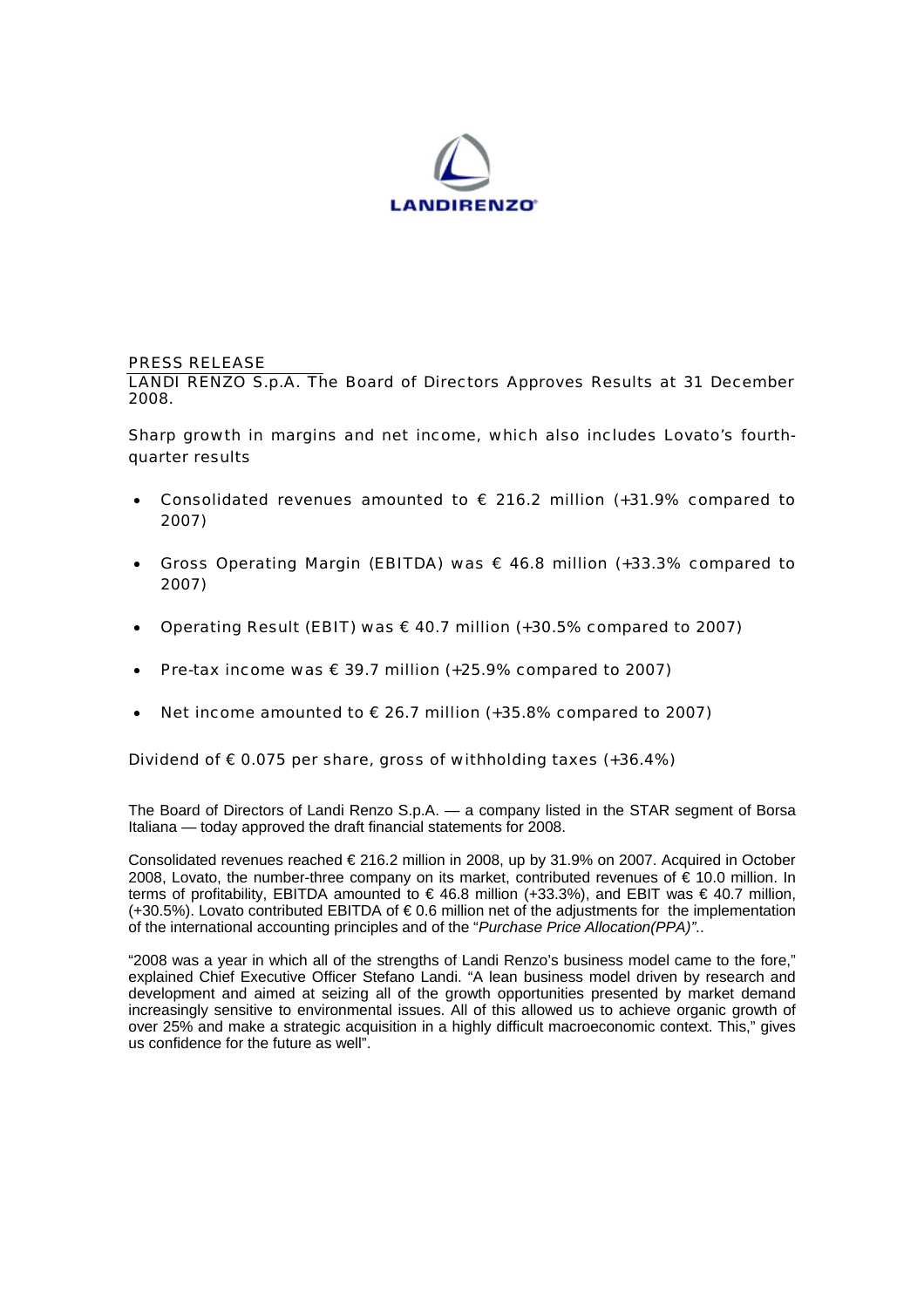

# **Performance of Revenues**

On the whole, in 2008, the Group's consolidated revenues, excluding those of Lovato, amounted to € 206.3 million.

Organic revenues earned abroad accounted for 67.2% of the total (25.4% in Europe, excluding Italy, and 41.8% outside of Europe). The strong growth may be attributed to all areas of the world, which more than offset the decline in revenues posted in Southwest Asia.

The acquisition of Lovato, which reported overall growth of 21.5% of 2008, contributed  $\in$  10.0 million in revenues, with the majority of sales made in the European area .

## **Performance of EBITDA**

In 2008, the Group's EBITDA figure consisted of € 46.8 million, up (+33.3%on 2007. Lovato's contribution to this result amounted to € 0.6 million, net of the adjustment for the implementation of the international accounting principles and of the "*Purchase Price Allocation(PPA)"*..

#### **Performance of Operating Result (EBIT)**

EBIT was € 40.7 million, up by 30.5% on 2007. Depreciation and amortisation increased due to the coming on stream of new production facilities and the consolidation of Lovato.

#### **Pre-tax Income and Net Income**

Pre-tax income was € 39.7 million, up 25.9% on € 31.5 million in 2007. Net income rose by 35.8% to € 26.7 million, due in part to a decrease in the taxation of the Group's Italian companies.

#### **Financial Position**

The Group's net financial position was negative at  $\epsilon$  6.5 million compared to a positive net financial position of € 50.6 million at 31 December 2007. The decrease was primarily due to the acquisition of Lovato, closed in October 2008.

#### **Corporate Governance Report**

The Board has examined and approved the Annual Report on Corporate Governance and Compliance With the Governance Code for Listed Companies in 2008.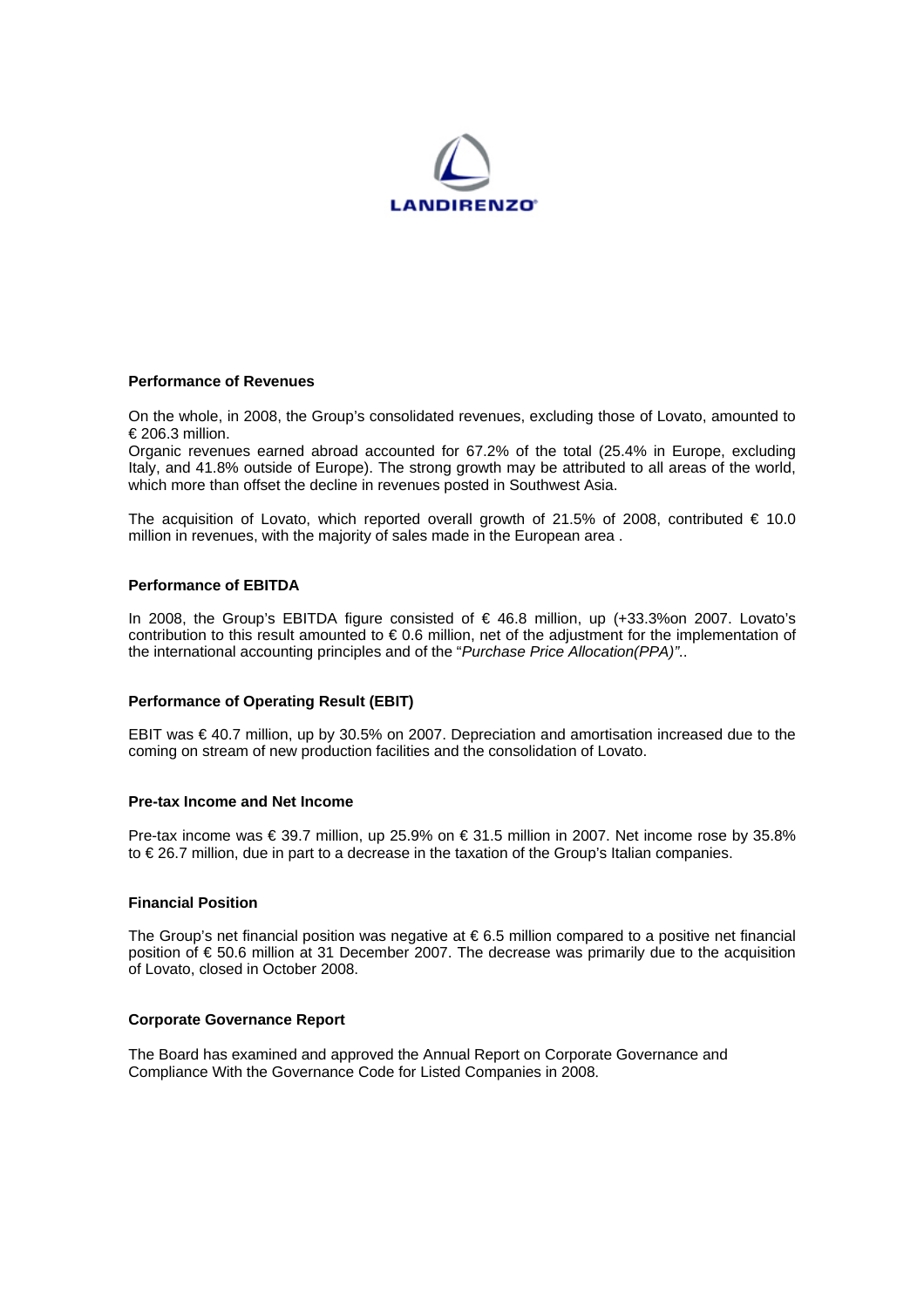

## **Combined Ordinary and Extraordinary Shareholders' Meeting Called**

The Board of Directors of Landi Renzo S.p.A. has called a combined Ordinary and Extraordinary Shareholders' Meeting for 24 April 2008 and 27 April 2008 (first and second call, respectively) at 9.30, at the company's office in Cavriago (Reggio Emilia), Località Corte Tegge, Via Nobel 2/4.

### **Dividend Proposed**

The Board of Directors of Landi Renzo S.p.A. has resolved to propose to the General Shareholders' Meeting that the net income for the year of  $\epsilon$  20.2 million, be allocated to  $\epsilon$  8.4 million in dividends to be distributed in the amount of € 0.075, gross of withholding taxes, per each outstanding equal to € 112.5 million, with ex-dividend date no. 2 on 4 May 2009, and payment as of 7 May 2009.

Furthermore the Board of Director President has proposed the increase of the Directors numbers from 6 to 7 to allow the entrance of a new member subject to the approval of the coming Shareholders Meeting.

*Landi Renzo is a world leader in the sector of components and LPG and CNG fuel systems for motor vehicles.* 

*Based in Cavriago (Reggio Emilia) and with more than 50 years' experience in the sector, Landi Renzo is distinguished by the sustained growth of its revenues and the extent of its international operations, with a presence in over 50 countries. Exports accounted for 68% of the Company's sales.* 

*Landi Renzo S.p.A. has been listed in the STAR segment of Borsa Italiana since June 2007.* 

*The officer responsible for the preparation of the Company's financial reports, Paolo Cilloni, declares pursuant to article 154 bis, paragraph 2 of the Consolidated Financial Act that financial information contained in this press release corresponds to documented results, and to accounting records and books.* 

This press release is a translation, the Italian version will prevail.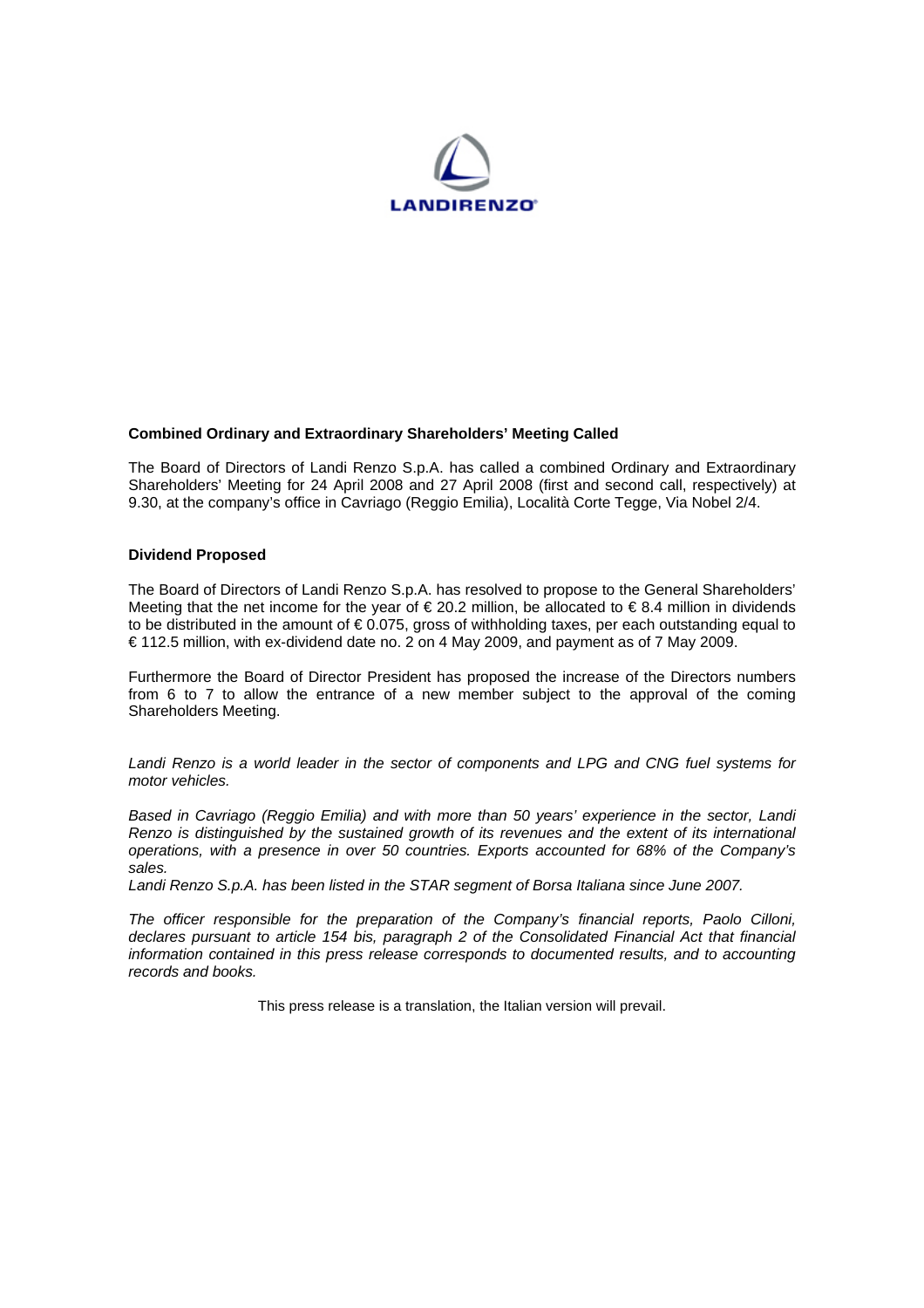

Investor Relations Pierpaolo Marziali Landi Renzo M&A and Investor Relation Officer Investorrelationslandi.it@landi.it +39 0522 94 33

Press Contacts: Barabino & Partners Federico Vercellino f.vercellino@barabino.it +39.02.72.02.35.35

Cavriago (RE), 12 March 2009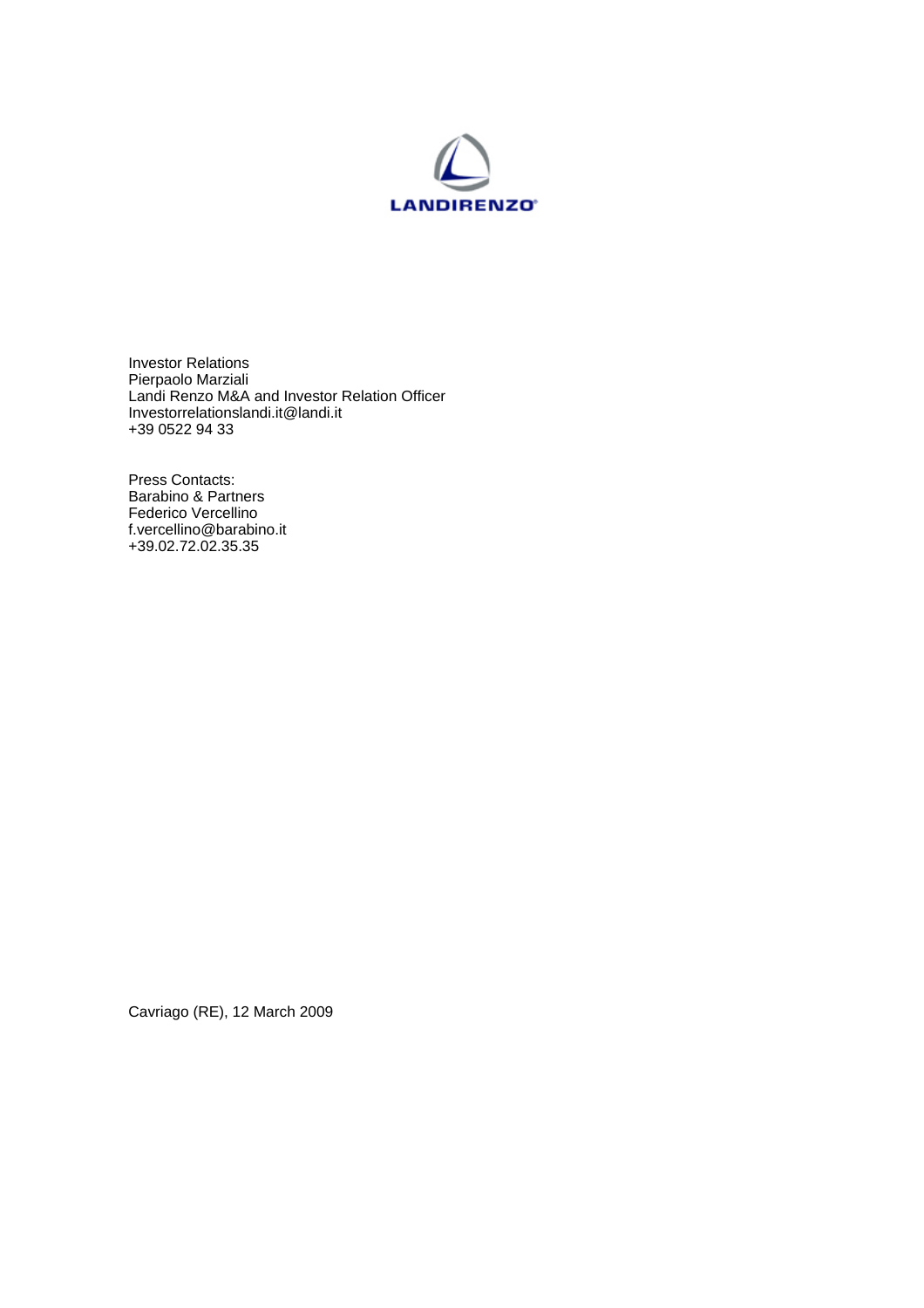

| <b>INCOME STATEMENT (thousands of Euros)</b>                                    | 31 December 2008 | 31 December 2007 |
|---------------------------------------------------------------------------------|------------------|------------------|
| Revenues (goods and services)                                                   | 214,100          | 163,886          |
| Revenues (goods and services) - related parties                                 | 2,098            | $\Omega$         |
| Other revenue and income                                                        | 652              | 1,046            |
| Cost of raw materials, consumables and goods and change in inventories          | $-76,967$        | $-66,011$        |
| Cost of raw materials - related parties                                         | $-18,907$        | $-12,292$        |
| Cost for services and use of third party assets                                 | $-51,520$        | $-35,956$        |
| Cost for services and use of third party assets - related parties               | $-853$           | $-531$           |
| Personnel expenses                                                              | $-20,279$        | $-14,329$        |
| Accruals, impairment losses and other operating expenses                        | $-1,564$         | $-737$           |
| <b>Gross Operating Profit</b>                                                   | 46,760           | 35,076           |
| Amortisation, depreciation and impairment losses                                | $-6,032$         | $-3,866$         |
| <b>Operating Profit</b>                                                         | 40,728           | 31,210           |
| <b>Financial income</b>                                                         | 1,907            | 1,406            |
| Financial expenses                                                              | $-1,425$         | $-998$           |
| Exchange rate gains (losses)                                                    | $-1,541$         | $-111$           |
| <b>Profit Before Tax</b>                                                        | 39,669           | 31,508           |
| Income tax expense                                                              | $-12,867$        | $-12,010$        |
| Profit for the period/year, of which attributable to:                           | 26,802           | 19,497           |
| Minority interests                                                              | 96               | $-163$           |
| Shareholders of the parent                                                      | 26,706           | 19,662           |
|                                                                                 |                  |                  |
| Basic earnings per share (in Euros) - calculated on 112.500.000 ordinary shares | 0.2374           | 0.1748           |
| Diluted earnings per share (in Euros)                                           | 0.2374           | 0.1748           |